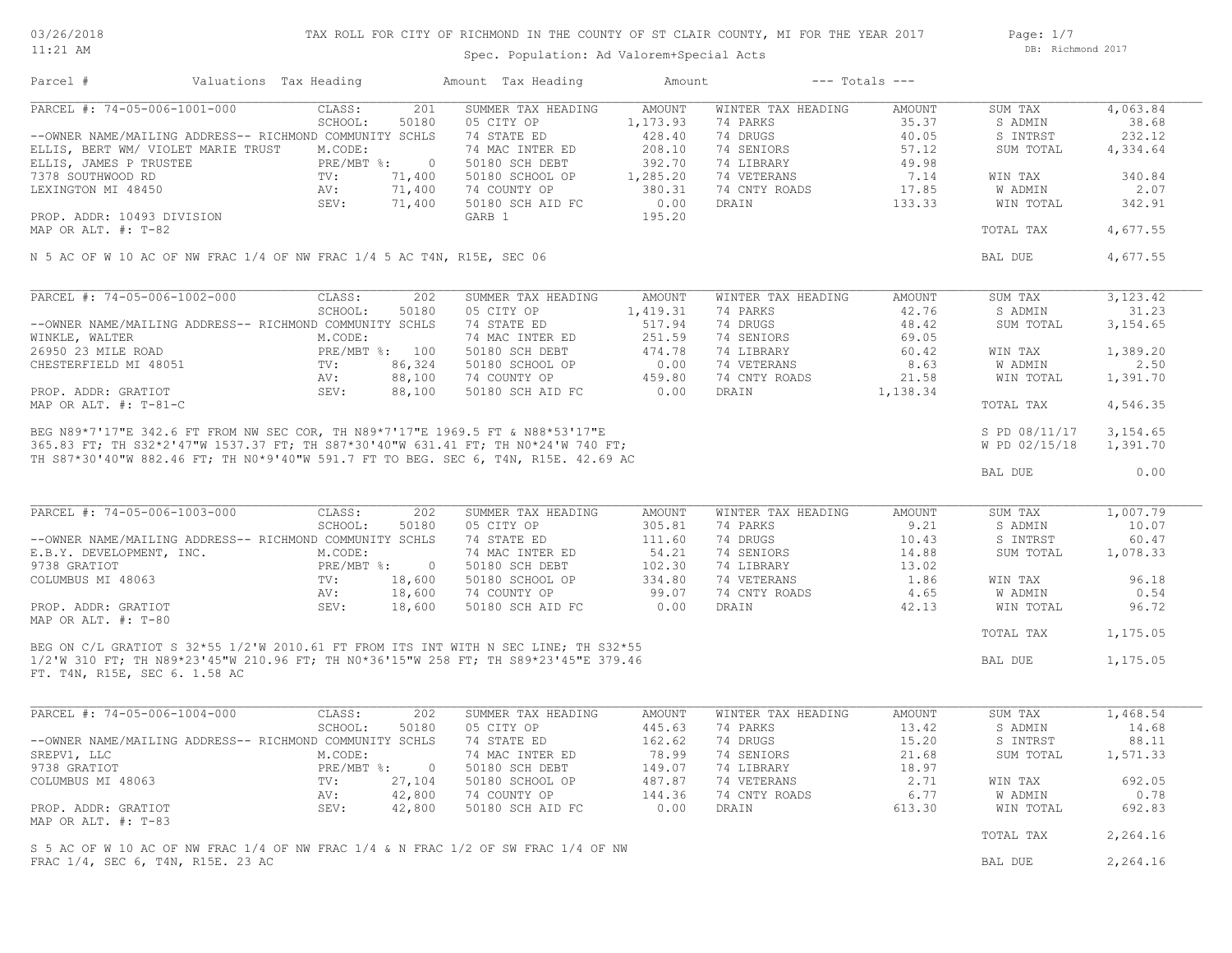03/26/2018 11:21 AM

## TAX ROLL FOR CITY OF RICHMOND IN THE COUNTY OF ST CLAIR COUNTY, MI FOR THE YEAR 2017

Spec. Population: Ad Valorem+Special Acts

Page: 2/7 DB: Richmond 2017

| Parcel #                       | Valuations Tax Heading                                                                                                                                                 | Amount Tax Heading              | Amount         |                           | $---$ Totals $---$ |                    |                  |
|--------------------------------|------------------------------------------------------------------------------------------------------------------------------------------------------------------------|---------------------------------|----------------|---------------------------|--------------------|--------------------|------------------|
| PARCEL #: 74-05-006-1005-000   | CLASS:<br>201                                                                                                                                                          | SUMMER TAX HEADING              | AMOUNT         | WINTER TAX HEADING        | AMOUNT             | SUM TAX            | 2,893.34         |
|                                | 50180<br>SCHOOL:                                                                                                                                                       | 05 CITY OP                      | 877.98         | 74 PARKS                  | 26.45              | S ADMIN            | 28.93            |
|                                | --OWNER NAME/MAILING ADDRESS-- RICHMOND COMMUNITY SCHLS                                                                                                                | 74 STATE ED                     | 320.40         | 74 DRUGS                  | 29.95              | SUM TOTAL          | 2,922.27         |
| SUBCARRIER COMMUNICATIONS, INC | M.CODE:                                                                                                                                                                | 74 MAC INTER ED                 | 155.63         | 74 SENIORS                | 42.72              |                    |                  |
| 139 WHITE OAK LANE             | $PRE/MBT$ %:<br>$\overline{0}$                                                                                                                                         | 50180 SCH DEBT                  | 293.70         | 74 LIBRARY                | 37.38              | WIN TAX            | 465.58           |
| OLD BRIDGE NJ 08857            | TV:<br>53,400                                                                                                                                                          | 50180 SCHOOL OP                 | 961.20         | 74 VETERANS               | 5.34               | W ADMIN            | 1.55             |
|                                | 53,400<br>AV:                                                                                                                                                          | 74 COUNTY OP                    | 284.43         | 74 CNTY ROADS             | 13.35              | WIN TOTAL          | 467.13           |
| PROP. ADDR: 10435 DIVISION     | 53,400<br>SEV:                                                                                                                                                         | 50180 SCH AID FC                | 0.00           | DRAIN                     | 310.39             |                    |                  |
| MAP OR ALT. #: T-81-A          |                                                                                                                                                                        |                                 |                |                           |                    | TOTAL TAX          | 3,389.40         |
|                                |                                                                                                                                                                        |                                 |                |                           |                    | S PD 07/17/17      | 2,922.27         |
|                                |                                                                                                                                                                        |                                 |                |                           |                    | W PD 12/11/17      | 467.13           |
|                                |                                                                                                                                                                        |                                 |                |                           |                    |                    |                  |
|                                |                                                                                                                                                                        |                                 |                |                           |                    | BAL DUE            | 0.00             |
| PARCEL #: 74-05-006-1005-100   | CLASS:<br>703                                                                                                                                                          | SUMMER TAX HEADING              | AMOUNT         | WINTER TAX HEADING        | AMOUNT             | SUM TAX            | 0.00             |
|                                | SCHOOL:<br>50180                                                                                                                                                       | 05 CITY OP                      | 0.00           | 74 PARKS                  | 0.00               | S ADMIN            | 0.00             |
|                                | --OWNER NAME/MAILING ADDRESS-- RICHMOND COMMUNITY SCHLS                                                                                                                | 74 STATE ED                     | 0.00           | 74 DRUGS                  | 0.00               | SUM TOTAL          | 0.00             |
| CITY OF RICHMOND               | M.CODE:                                                                                                                                                                | 74 MAC INTER ED                 | 0.00           | 74 SENIORS                | 0.00               |                    |                  |
| PO BOX 457                     | PRE/MBT %:                                                                                                                                                             | $\circ$<br>50180 SCH DEBT       | 0.00           | 74 LIBRARY                | 0.00               | WIN TAX            | 0.00             |
| RICHMOND MI 48062              | TV:                                                                                                                                                                    | $\circ$<br>50180 SCHOOL OP      | 0.00           | 74 VETERANS               | 0.00               | W ADMIN            | 0.00             |
|                                | AV:                                                                                                                                                                    | $\circ$<br>74 COUNTY OP         | 0.00           | 74 CNTY ROADS             | 0.00               | WIN TOTAL          | 0.00             |
| PROP. ADDR: 10525 DIVISION     | SEV:                                                                                                                                                                   | $\circ$<br>50180 SCH AID FC     | 0.00           |                           |                    |                    |                  |
| MAP OR ALT. #: T-81-A          |                                                                                                                                                                        |                                 |                |                           |                    | TOTAL TAX          | 0.00             |
| AC                             | TH S00*09'46"E 591.70 FT TO POB; TH S00*09'46"E 400.00 FT; TH N87*30'12"E 366.00<br>FT; N00*09'46"W 400.00 FT; TH S87*30'12"W 366.00 FT TO BEG. CITY OF RICHMOND. 3.36 |                                 |                |                           |                    |                    |                  |
| PARCEL #: 74-05-031-4001-000   | 302<br>CLASS:                                                                                                                                                          | SUMMER TAX HEADING              | AMOUNT         | WINTER TAX HEADING        | AMOUNT             | SUM TAX            | 2,017.96         |
|                                | SCHOOL:<br>50180                                                                                                                                                       | 05 CITY OP                      | 916.98         | 74 PARKS                  | 27.62              | S ADMIN            | 20.17            |
|                                | --OWNER NAME/MAILING ADDRESS-- RICHMOND COMMUNITY SCHLS                                                                                                                | 74 STATE ED                     | 334.63         | 74 DRUGS                  | 31.28              | SUM TOTAL          | 2,038.13         |
| WINKLE, WALTER                 | M.CODE:                                                                                                                                                                | 74 MAC INTER ED                 | 162.55         | 74 SENIORS                | 44.61              |                    |                  |
| 26950 23 MILE ROAD             | PRE/MBT %: 100<br>TV:                                                                                                                                                  | 50180 SCH DEBT                  | 306.74         | 74 LIBRARY<br>74 VETERANS | 39.04<br>5.57      | WIN TAX<br>W ADMIN | 2,016.89<br>1.62 |
| CHESTERFIELD MI 48051          | 55,772<br>152,600<br>AV:                                                                                                                                               | 50180 SCHOOL OP<br>74 COUNTY OP | 0.00<br>297.06 | 74 CNTY ROADS             | 13.94              | WIN TOTAL          | 2,018.51         |
| PROP. ADDR: DIVISION           | 152,600<br>SEV:                                                                                                                                                        | 50180 SCH AID FC                | 0.00           | DRAIN                     | 1,854.83           |                    |                  |
| MAP OR ALT. #:                 |                                                                                                                                                                        |                                 |                |                           |                    | TOTAL TAX          | 4,056.64         |
|                                |                                                                                                                                                                        |                                 |                |                           |                    |                    |                  |
|                                | THAT PART OF W 1/2 OF SW 1/4 LYING S OF A LINE BEG N0*0'20"E 1602 FT FROM SW SEC                                                                                       |                                 |                |                           |                    | S PD 08/11/17      | 2,038.13         |
|                                | COR; TH N88*47'E 2299.37 FT EXC E 792 FT OF S 825 FT OF SW 1/4 FRAC, SEC 31 T5N,                                                                                       |                                 |                |                           |                    | W PD 02/15/18      | 2,018.51         |
| R15E, 69.56 AC.                |                                                                                                                                                                        |                                 |                |                           |                    | BAL DUE            | 0.00             |
|                                |                                                                                                                                                                        |                                 |                |                           |                    |                    |                  |
| PARCEL #: 74-05-998-0010-435   | CLASS:<br>002                                                                                                                                                          | SUMMER TAX HEADING              | AMOUNT         | WINTER TAX HEADING        | AMOUNT             | SUM TAX            | 0.00             |
|                                | SCHOOL:<br>50180                                                                                                                                                       | 05 CITY OP                      |                | 0.00 74 PARKS             | 0.00               | S ADMIN            | 0.00             |
|                                | --OWNER NAME/MAILING ADDRESS-- RICHMOND COMMUNITY SCHLS                                                                                                                | 74 STATE ED                     | 0.00           | 74 DRUGS                  | 0.00               | SUM TOTAL          | 0.00             |
| SUBCARRIER COMMUNICATIONS, INC | M.CODE:                                                                                                                                                                | 74 MAC INTER ED                 | 0.00           | 74 SENIORS                | 0.00               |                    |                  |
| 139 WHITE OAK LANE             | PRE/MBT %:                                                                                                                                                             | 50180 SCH DEBT<br>0             | 0.00           | 74 LIBRARY                | 0.00               | WIN TAX            | 0.00             |
| OLD BRIDGE NJ 08857            | TV:                                                                                                                                                                    | 50180 SCHOOL OP<br>$\circ$      | 0.00           | 74 VETERANS               | 0.00               | W ADMIN            | 0.00             |
|                                | AV:                                                                                                                                                                    | 0<br>74 COUNTY OP               | 0.00           | 74 CNTY ROADS             | 0.00               | WIN TOTAL          | 0.00             |
| PROP. ADDR: 10435 DIVISION     | SEV:                                                                                                                                                                   | 50180 SCH AID FC<br>$\circ$     | 0.00           |                           |                    |                    |                  |
| MAP OR ALT. #:                 |                                                                                                                                                                        |                                 |                |                           |                    | TOTAL TAX          | 0.00             |
| BUILDING ON LEASED LAND        |                                                                                                                                                                        |                                 |                |                           |                    | BAL DUE            | 0.00             |
|                                |                                                                                                                                                                        |                                 |                |                           |                    |                    |                  |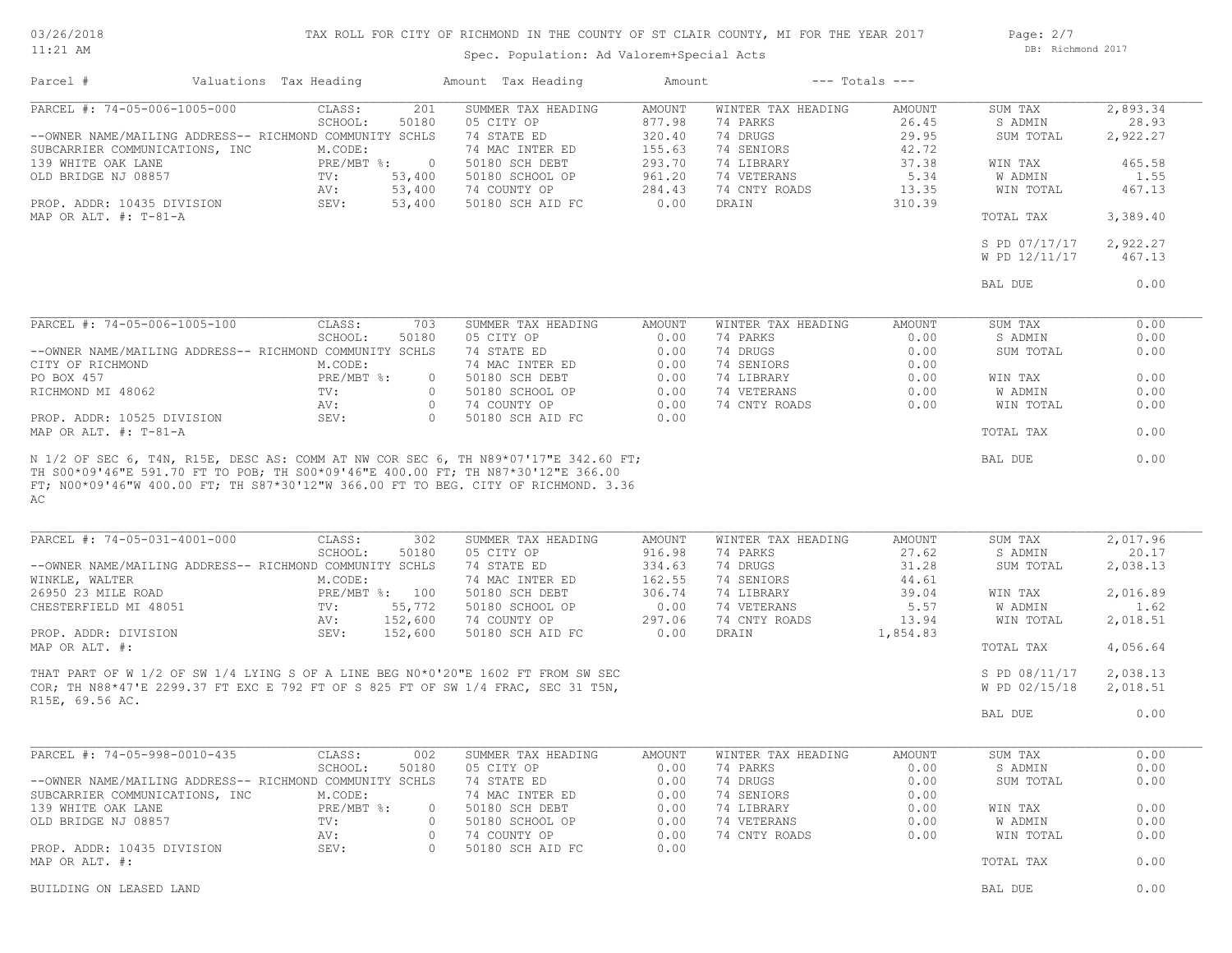## 03/26/2018 11:21 AM

## TAX ROLL FOR CITY OF RICHMOND IN THE COUNTY OF ST CLAIR COUNTY, MI FOR THE YEAR 2017

Spec. Population: Ad Valorem+Special Acts

Page: 3/7 DB: Richmond 2017

| Parcel #                                          | Valuations Tax Heading |                | Amount Tax Heading | Amount | $---$ Totals $---$ |               |               |          |
|---------------------------------------------------|------------------------|----------------|--------------------|--------|--------------------|---------------|---------------|----------|
| PARCEL #: 74-05-999-0001-000                      | CLASS:                 | 551            | SUMMER TAX HEADING | AMOUNT | WINTER TAX HEADING | <b>AMOUNT</b> | SUM TAX       | 2,855.41 |
|                                                   | SCHOOL:                | 50180          | 05 CITY OP         | 866.47 | 74 PARKS           | 26.10         | S ADMIN       | 28.55    |
| --OWNER NAME/MAILING ADDRESS-- RICHMOND COMMUNITY |                        | SCHLS          | 74 STATE ED        | 316.20 | 74 DRUGS           | 29.56         | SUM TOTAL     | 2,883.96 |
| DTE ELECTRIC COMPANY                              | M.CODE:                |                | 74 MAC INTER ED    | 153.59 | 74 SENIORS         | 42.16         |               |          |
| DTE ENERGY COMPANY                                | $PRE/MBT$ $\div$       | $\overline{0}$ | 50180 SCH DEBT     | 289.85 | 74 LIBRARY         | 36.89         | WIN TAX       | 153.15   |
| PO BOX 33017                                      | TV:                    | 52,700         | 50180 SCHOOL OP    | 948.60 | 74 VETERANS        | 5.27          | W ADMIN       | 1.53     |
| DETROIT MI 48232                                  | AV:                    | 52,700         | 74 COUNTY OP       | 280.70 | 74 CNTY ROADS      | 13.17         | WIN TOTAL     | 154.68   |
|                                                   | SEV:                   | 52,700         | 50180 SCH AID FC   | 0.00   |                    |               |               |          |
| PROP. ADDR: VARIOUS LOCATIONS                     |                        |                |                    |        |                    |               | TOTAL TAX     | 3,038.64 |
| MAP OR ALT. #:                                    |                        |                |                    |        |                    |               |               |          |
|                                                   |                        |                |                    |        |                    |               | S PD 08/24/17 | 2,883.96 |
| PERSONAL PROPERTY                                 |                        |                |                    |        |                    |               | W PD 01/22/18 | 154.68   |
|                                                   |                        |                |                    |        |                    |               | BAL DUE       | 0.00     |
| PARCEL #: 74-05-999-1043-500                      | CLASS:                 | 002            | SUMMER TAX HEADING | AMOUNT | WINTER TAX HEADING | AMOUNT        | SUM TAX       | 0.00     |
|                                                   | SCHOOL:                | 50180          | 05 CITY OP         | 0.00   | 74 PARKS           | 0.00          | S ADMIN       | 0.00     |
| --OWNER NAME/MAILING ADDRESS-- RICHMOND COMMUNITY |                        | SCHLS          | 74 STATE ED        | 0.00   | 74 DRUGS           | 0.00          | SUM TOTAL     | 0.00     |
| AMERICAN MESSAGING SERVICES LLC                   | M.CODE:                |                | 74 MAC INTER ED    | 0.00   | 74 SENIORS         | 0.00          |               |          |
| PO BOX 478                                        | PRE/MBT %:             | 100            | 50180 SCH DEBT     | 0.00   | 74 LIBRARY         | 0.00          | WIN TAX       | 0.00     |
| COLLEYVILLE TX 76034                              | TV:                    |                | 50180 SCHOOL OP    | 0.00   | 74 VETERANS        | 0.00          | W ADMIN       | 0.00     |
|                                                   | AV:                    | $\circ$        | 74 COUNTY OP       | 0.00   | 74 CNTY ROADS      | 0.00          | WIN TOTAL     | 0.00     |
| PROP. ADDR: 10435 DIVISION                        | SEV:                   | $\circ$        | 50180 SCH AID FC   | 0.00   |                    |               |               |          |
| MAP OR ALT. #:                                    |                        |                |                    |        |                    |               | TOTAL TAX     | 0.00     |
| PERSONAL PROPERTY                                 |                        |                |                    |        |                    |               | BAL DUE       | 0.00     |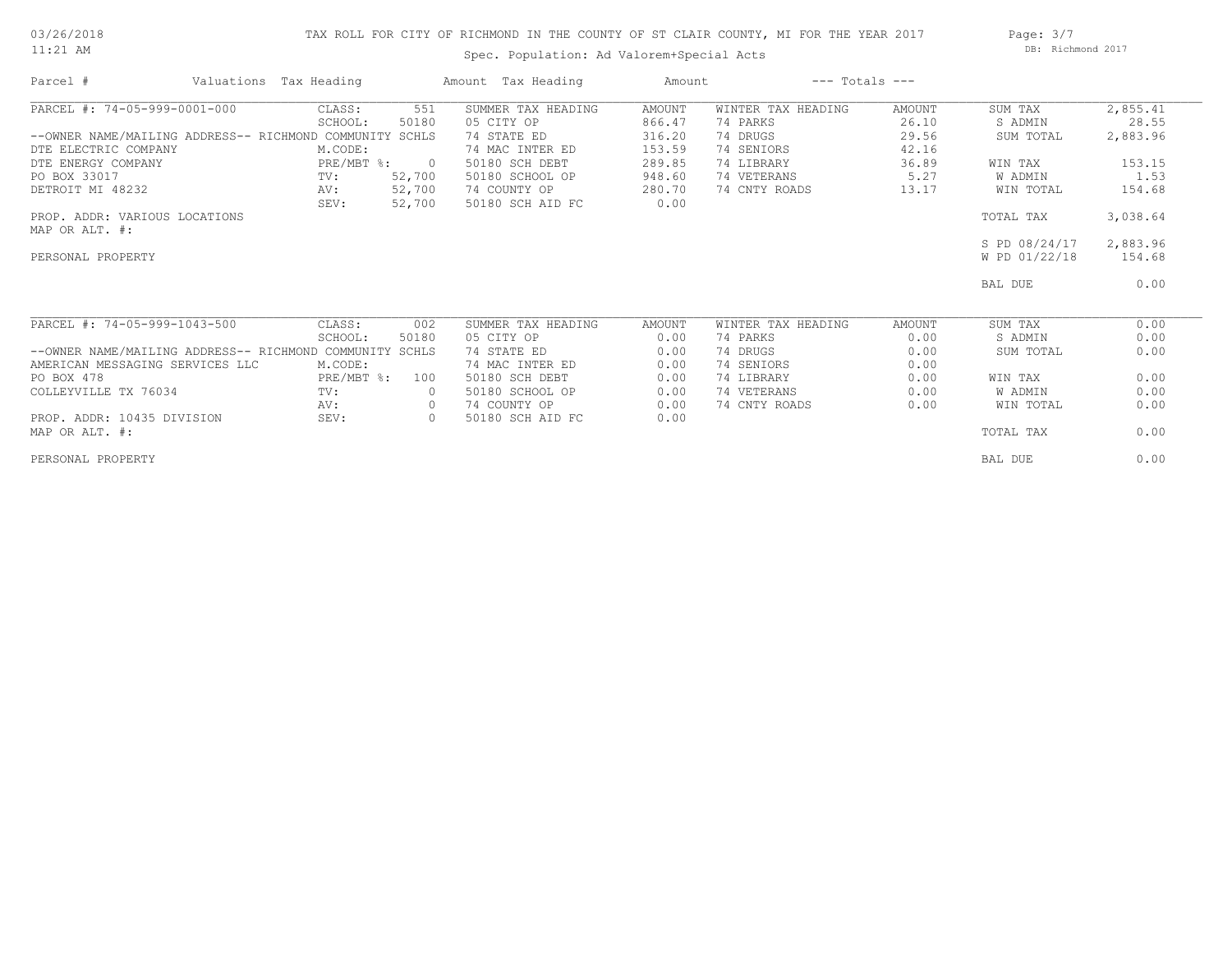## Spec. Population: Ad Valorem+Special Acts

Page: 4/7 DB: Richmond 2017

| TOTAL ALL DISTRICTS | <b>REAL</b> | (BAL DUE) | PERSONAL   | (BAL DUE) | <b>EXEMPT</b> | (BAL DUE) |
|---------------------|-------------|-----------|------------|-----------|---------------|-----------|
| PARCEL COUNT        | 6           |           | 3          |           | $\mathbf{1}$  |           |
| TAXABLE VALUE       | 312,600     |           | 52,700     |           | $\mathbf{0}$  |           |
| ASSESSED VALUE      | 426,900     |           | 52,700     |           | $\circ$       |           |
| SEV VALUE           | 426,900     |           | 52,700     |           | $\circ$       |           |
| PRE/MBT TAXABLE     | 142,096     |           | $\bigcirc$ |           | $\circ$       |           |
| N PRE/MBT TAXABLE   | 170,504     |           | 52,700     |           | $\circ$       |           |
| S 05 CITY OP        | 5,139.64    | 1,925.37  | 866.47     | 0.00      | 0.00          | 0.00      |
| S 74 STATE ED       | 1,875.59    | 702.62    | 316.20     | 0.00      | 0.00          | 0.00      |
| S 74 MAC INTER ED   | 911.07      | 341.30    | 153.59     | 0.00      | 0.00          | 0.00      |
| S 50180 SCH DEBT    | 1,719.29    | 644.07    | 289.85     | 0.00      | 0.00          | 0.00      |
| S 50180 SCHOOL OP   | 3,069.07    | 2,107.87  | 948.60     | 0.00      | 0.00          | 0.00      |
| S 74 COUNTY OP      | 1,665.03    | 623.74    | 280.70     | 0.00      | 0.00          | 0.00      |
| S 50180 SCH AID F   | 0.00        | 0.00      | 0.00       | 0.00      | 0.00          | 0.00      |
| W 74 PARKS          | 154.83      | 58.00     | 26.10      | 0.00      | 0.00          | 0.00      |
| W 74 DRUGS          | 175.33      | 65.68     | 29.56      | 0.00      | 0.00          | 0.00      |
| W 74 SENIORS        | 250.06      | 93.68     | 42.16      | 0.00      | 0.00          | 0.00      |
| W 74 LIBRARY        | 218.81      | 81.97     | 36.89      | 0.00      | 0.00          | 0.00      |
| W 74 VETERANS       | 31.25       | 11.71     | 5.27       | 0.00      | 0.00          | 0.00      |
| W 74 CNTY ROADS     | 78.14       | 29.27     | 13.17      | 0.00      | 0.00          | 0.00      |
| * SP. ASSESSMENTS   | 4,287.52    | 983.96    | 0.00       | 0.00      | 0.00          | 0.00      |
| S ADMIN FEE         | 143.76      | 63.43     | 28.55      | 0.00      | 0.00          | 0.00      |
| <b>W ADMIN FEE</b>  | 9.06        | 3.39      | 1.53       | 0.00      | 0.00          | 0.00      |
| INTEREST            | 380.70      | 380.70    | 0.00       | 0.00      | 0.00          | 0.00      |
| S TOTALS            | 15,099.35   | 6,984.30  | 2,883.96   | 0.00      | 0.00          | 0.00      |
| W TOTALS            | 5,009.80    | 1,132.46  | 154.68     | 0.00      | 0.00          | 0.00      |
| <b>GRAND TOTALS</b> | 20,109.15   | 8,116.76  | 3,038.64   | 0.00      | 0.00          | 0.00      |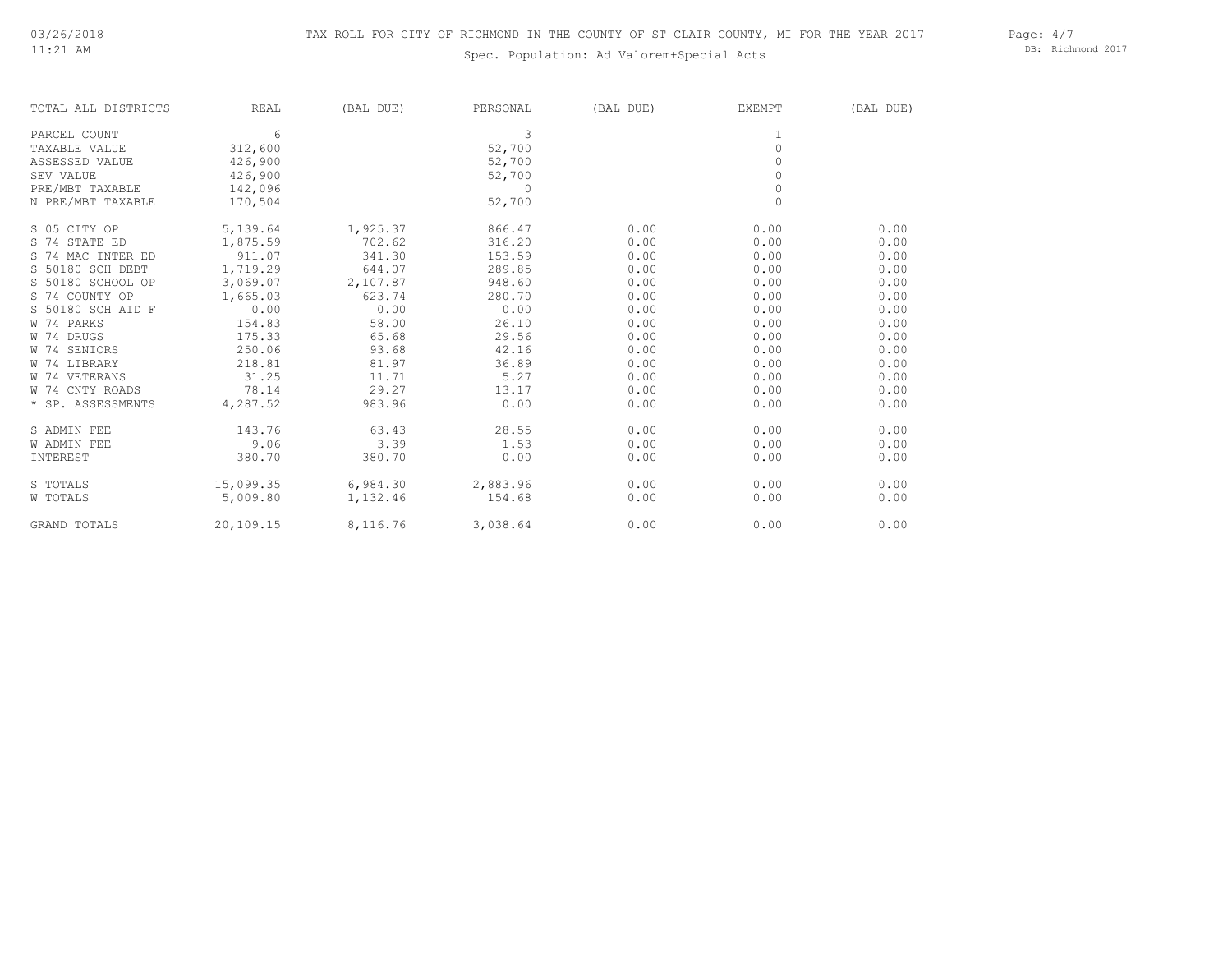## Spec. Population: Ad Valorem+Special Acts

Page: 5/7 DB: Richmond 2017

| TOTAL ALL DISTRICTS | LEASED LAND | (BAL DUE) | TOTAL       | (BAL DUE) |
|---------------------|-------------|-----------|-------------|-----------|
| PARCEL COUNT        | 0           |           | 10          |           |
| TAXABLE VALUE       | 0           |           | 365,300     |           |
| ASSESSED VALUE      | 0           |           | 479,600     |           |
| SEV VALUE           | $\circ$     |           | 479,600     |           |
| PRE/MBT TAXABLE     | $\circ$     |           | 142,096     |           |
| NON PRE/MBT TAXABLE | 0           |           | 223,204     |           |
| S 05 CITY OP        | 0.00        | 0.00      | 6,006.11    | 1,925.37  |
| S 74 STATE ED       | 0.00        | 0.00      | 2,191.79    | 702.62    |
| S 74 MAC INTER ED   | 0.00        | 0.00      | 1,064.66    | 341.30    |
| S 50180 SCH DEBT    | 0.00        | 0.00      | 2,009.14    | 644.07    |
| S 50180 SCHOOL OP   | 0.00        | 0.00      | 4,017.67    | 2,107.87  |
| S 74 COUNTY OP      | 0.00        | 0.00      | 1,945.73    | 623.74    |
| S 50180 SCH AID FC  | 0.00        | 0.00      | 0.00        | 0.00      |
| W 74 PARKS          | 0.00        | 0.00      | 180.93      | 58.00     |
| W 74 DRUGS          | 0.00        | 0.00      | 204.89      | 65.68     |
| W 74 SENIORS        | 0.00        | 0.00      | 292.22      | 93.68     |
| W 74 LIBRARY        | 0.00        | 0.00      | 255.70      | 81.97     |
| W 74 VETERANS       | 0.00        | 0.00      | 36.52       | 11.71     |
| W 74 CNTY ROADS     | 0.00        | 0.00      | 91.31       | 29.27     |
| * SP. ASSESSMENTS   | 0.00        | 0.00      | 4,287.52    | 983.96    |
| S ADMIN FEE         | 0.00        | 0.00      | 172.31      | 63.43     |
| W ADMIN FEE         | 0.00        | 0.00      | 10.59       | 3.39      |
| INTEREST            | 0.00        | 0.00      | 380.70      | 380.70    |
| S TOTALS            | 0.00        | 0.00      | 17,983.31   | 6,984.30  |
| W TOTALS            | 0.00        | 0.00      | 5,164.48    | 1,132.46  |
| GRAND TOTALS        | 0.00        | 0.00      | 23, 147. 79 | 8,116.76  |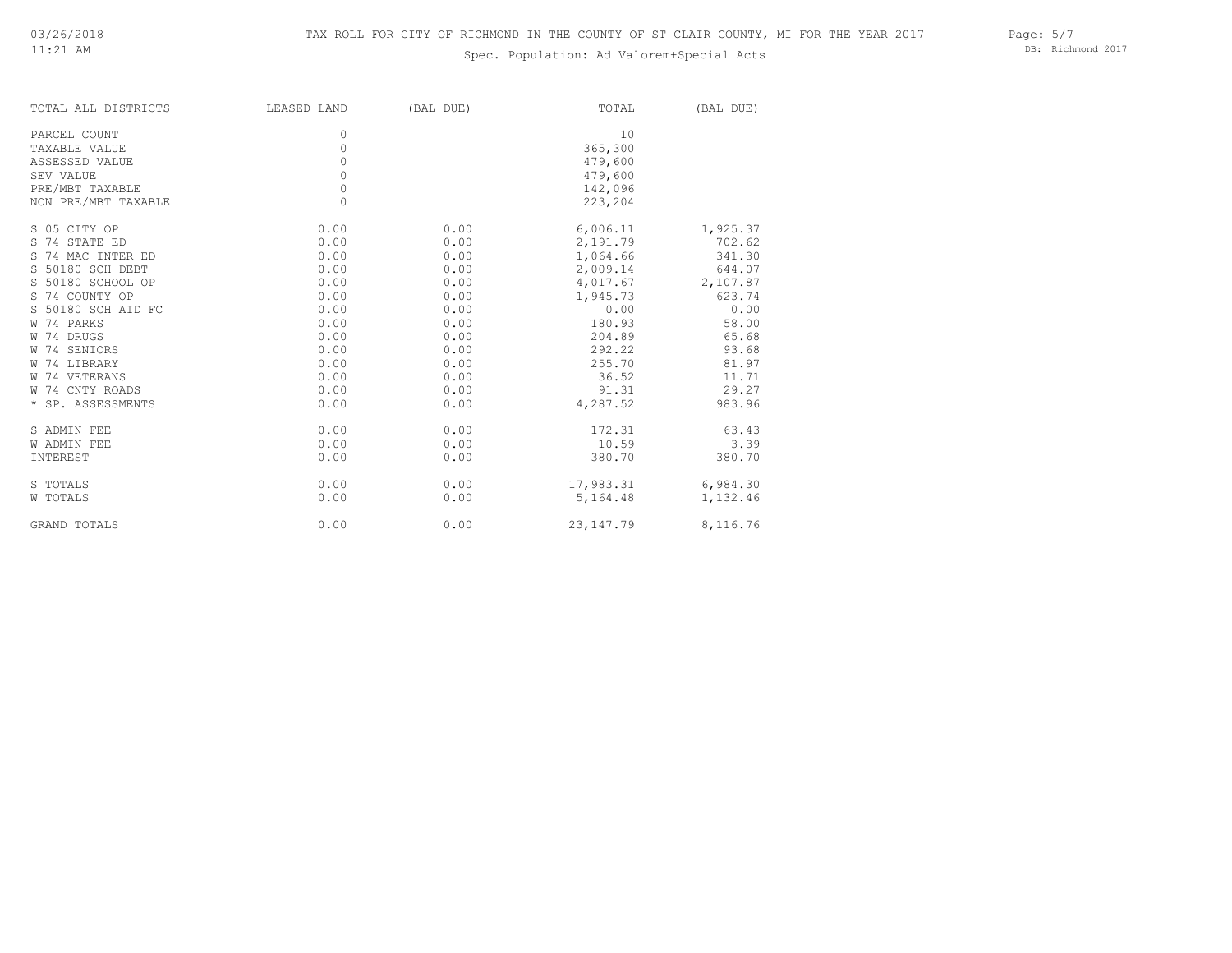11:21 AM

# Spec. Population: Ad Valorem+Special Acts

Page: 6/7 DB: Richmond 2017

| SCHOOL DISTRICT 50180 UNIT 05 | <b>REAL</b> | PERSONAL | EXEMPT   | LEASED LAND | TOTAL       |
|-------------------------------|-------------|----------|----------|-------------|-------------|
| PARCEL COUNT                  | 6           | 3        | 1        | 0           | 10          |
| TAXABLE VALUE                 | 312,600     | 52,700   | 0        | 0           | 365,300     |
| ASSESSED VALUE                | 426,900     | 52,700   | $\Omega$ | $\Omega$    | 479,600     |
| SEV VALUE                     | 426,900     | 52,700   | $\Omega$ | $\Omega$    | 479,600     |
| PRE/MBT TAXABLE               | 142,096     | 0        | 0        | 0           | 142,096     |
| NON PRE/MBT TAXABLE           | 170,504     | 52,700   | $\circ$  | 0           | 223,204     |
| (S) 05 CITY OP                | 5,139.64    | 866.47   | 0.00     | 0.00        | 6,006.11    |
| $(S)$ 74 STATE ED             | 1,875.59    | 316.20   | 0.00     | 0.00        | 2,191.79    |
| 74 MAC INTER ED<br>(S)        | 911.07      | 153.59   | 0.00     | 0.00        | 1,064.66    |
| 50180 SCH DEBT<br>(S)         | 1,719.29    | 289.85   | 0.00     | 0.00        | 2,009.14    |
| 50180 SCHOOL OP<br>(S)        | 3,069.07    | 948.60   | 0.00     | 0.00        | 4,017.67    |
| 74 COUNTY OP<br>(S)           | 1,665.03    | 280.70   | 0.00     | 0.00        | 1,945.73    |
| 50180 SCH AID FC<br>(S)       | 0.00        | 0.00     | 0.00     | 0.00        | 0.00        |
| 74 PARKS<br>(W)               | 154.83      | 26.10    | 0.00     | 0.00        | 180.93      |
| 74 DRUGS<br>(W)               | 175.33      | 29.56    | 0.00     | 0.00        | 204.89      |
| 74 SENIORS<br>(W)             | 250.06      | 42.16    | 0.00     | 0.00        | 292.22      |
| 74 LIBRARY<br>(W)             | 218.81      | 36.89    | 0.00     | 0.00        | 255.70      |
| 74 VETERANS<br>(W)            | 31.25       | 5.27     | 0.00     | 0.00        | 36.52       |
| 74 CNTY ROADS<br>(W)          | 78.14       | 13.17    | 0.00     | 0.00        | 91.31       |
| SP. ASSESSMENTS<br>$(* )$     | 4,287.52    | 0.00     | 0.00     | 0.00        | 4,287.52    |
| (S) ADMIN FEE                 | 143.76      | 28.55    | 0.00     | 0.00        | 172.31      |
| (W) ADMIN FEE                 | 9.06        | 1.53     | 0.00     | 0.00        | 10.59       |
| INTEREST                      | 380.70      | 0.00     | 0.00     | 0.00        | 380.70      |
| (S) TOTALS                    | 15,099.35   | 2,883.96 | 0.00     | 0.00        | 17,983.31   |
| (W) TOTALS                    | 5,009.80    | 154.68   | 0.00     | 0.00        | 5,164.48    |
| GRAND TOTALS                  | 20,109.15   | 3,038.64 | 0.00     | 0.00        | 23, 147. 79 |